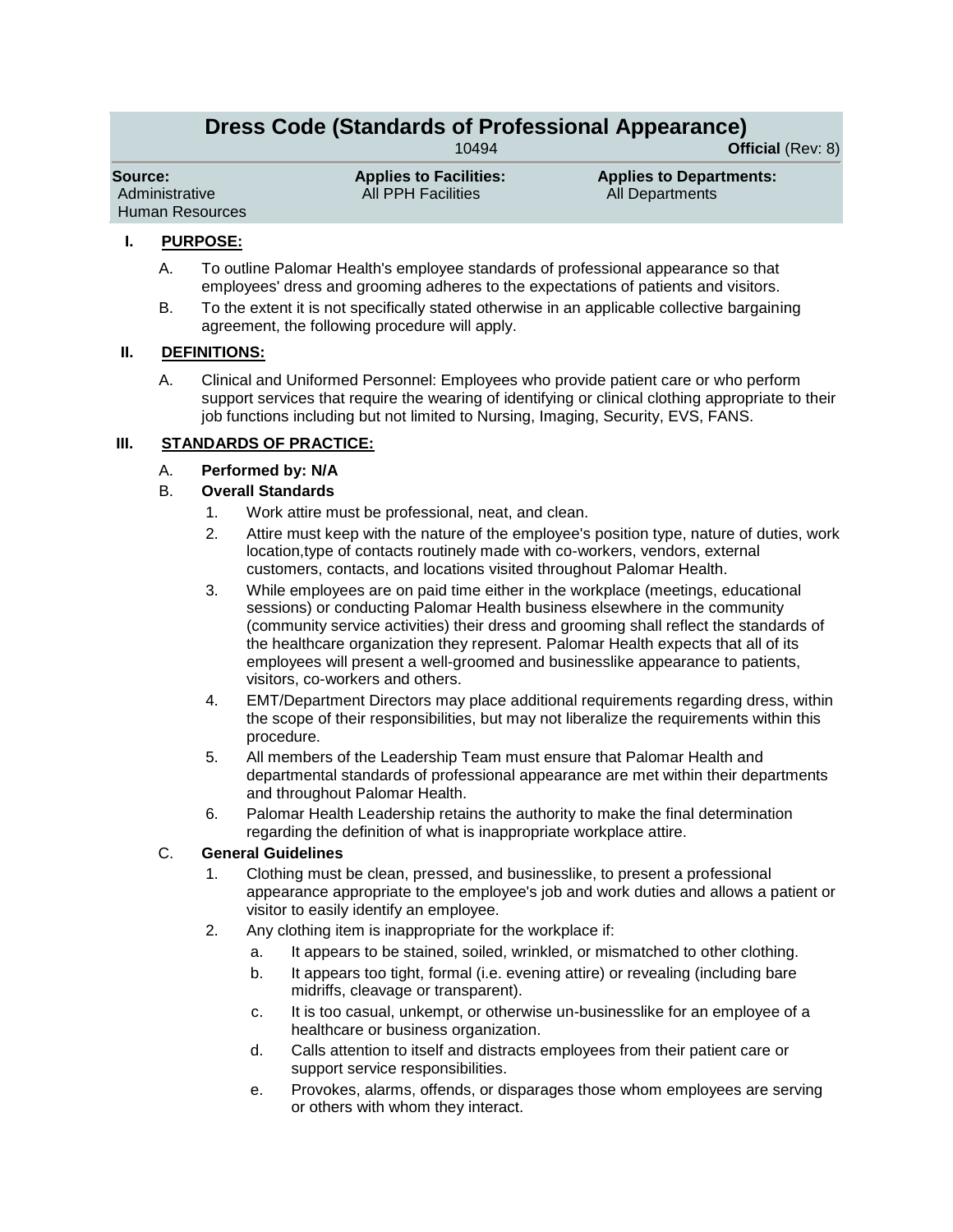- f. Causes patients, visitors, co-workers or management to question the competence, confidence, professionalism, caring, or quality of Palomar Health, its employees, or services.
- g. Exposes employees, patients, or others to unnecessary safety or health risks
- 3. Footwear must be clean, safe, in good repair and not exceed three inches (3") in height. Sandals and flip flops are not permitted.
- 4. The length of skirts and dresses can be no more than 3" above the knee.
- 5. Shorts are not appropriate in the workplace unless they are a part of a uniform approved and in use by the staff in their department.
- 6. Jewelry, buttons, pins, and other accessories must be limited and unobtrusive.
- 7. Body piercings, including tongue, eye brow, and nose piercings must be removed while on duty.
- 8. Earrings are limited to two (2) per ear.
	- a. Earrings must be located on the earlobe.
	- b. Hoop style or earrings of excessive length that pose a safety risk in patient care areas are not permissible.
- 9. Body odor should not be apparent.
- 10. The use of perfumes, after-shaves, and other noticeable scents should be avoided.
- 11. Cosmetics should be appropriate to the workplace.
- 12. Hair should be clean, neatly styled, and of a "natural" hair color (i.e., not colors unnatural to human hair).
	- a. Patient care or support service duties may necessitate securing shoulder length or longer hair.
	- b. Facial hair and nails must be neatly trimmed. Pertinent occupational safety and infection control standards in this regard for given job classifications and duties must be adhered to.
- 13. Tattoos:
	- a. Quarter, half and full sleeve tattoos must be covered at all times.
	- b. Any tattoo that provokes, alarms, offends or disparages must be covered at all times.
- 14. Executive Management may approve days as "business casual days" or "theme days".
	- a. On such occasions, employees are still expected to meet dress and appearance standards, including safety and health considerations.
	- b. In such cases, "casual" dress means "business casual" and "theme" clothing and accessories may be limited to non-patient care or service areas
- 15. Denim, jeans or fabric that appears to be denim, is not permitted in patient care areas unless they are approved Palomar Health Logo items.
- 16. Where "casual dress" days and "theme days" have been adopted, at the discretion of the Executive Management Team, the wearing of jeans may be approved as acceptable attire. If so, specific standards apply
	- a. Denim, jeans or fabric that appears to be denim may not be worn in acute care or skilled nursing facilities
	- b. Denim and jeans are appropriate for off site meetings designated as business casual.
	- c. Any denim or jeans worn under the above provisions must be free of holes, frays, and tears.
- 17. Logos, advertisements, slogans, or other messages representing organizations other than PPH or promoting political, social, religious, or other causes, should be inconspicuous.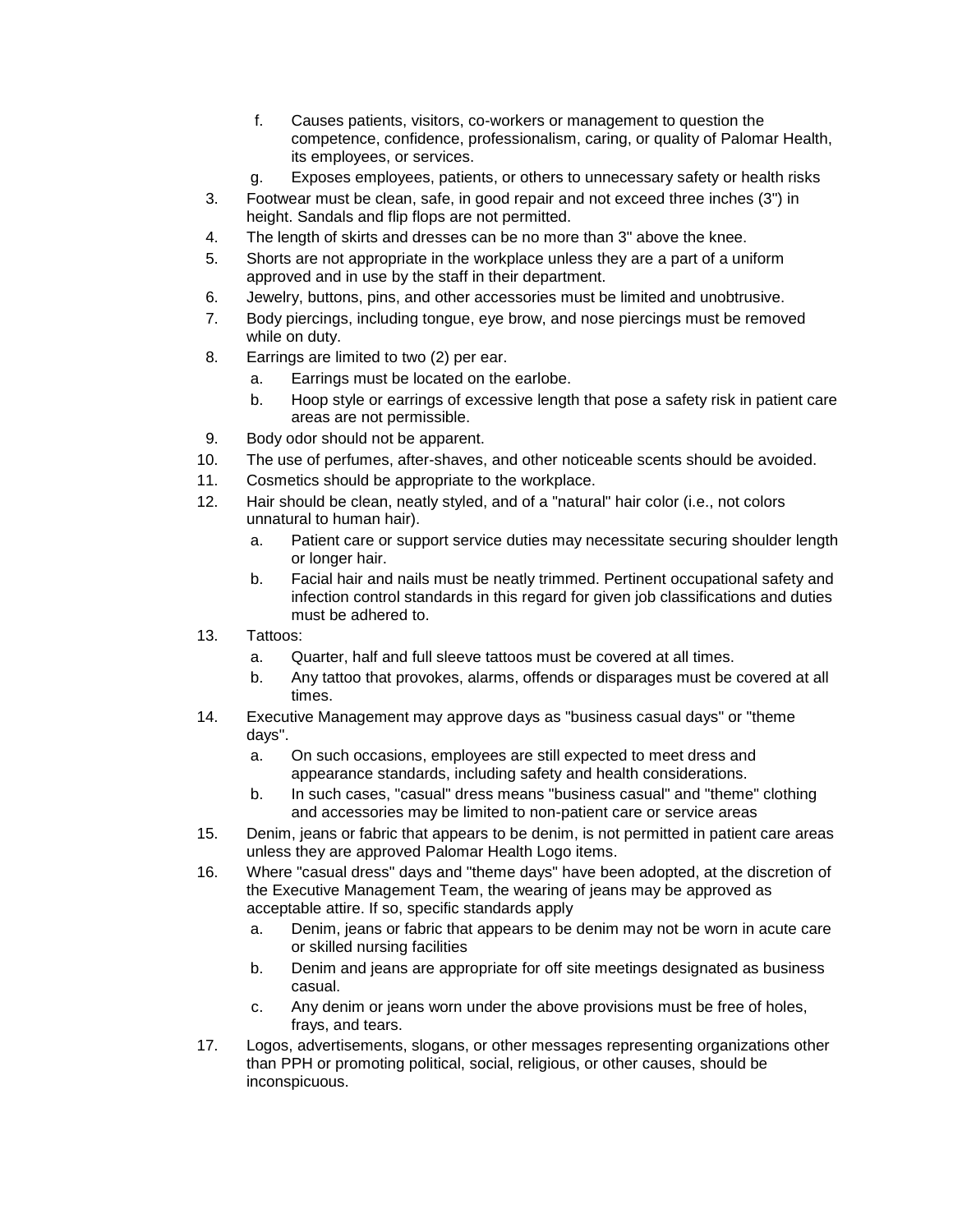- a. Employees shall not take advantage of their close contact with patients and coworkers to use clothing or accessories as a means to convey inappropriate messages or to solicit in work areas on paid time.
- b. Provocative, alarming, offensive, or disparaging messages are not permitted.
- 18. Departments may create written policies that require employees to wear uniforms.
	- a. In such cases, employees do not have the discretion to modify such uniforms or to refuse to wear them.
	- b. Refusal to wear a designated uniform is subject to progressive discipline up to and including termination of employment.
- 19. Employees with questions regarding dress and appearance standards, safety and health considerations, or other aspects of this Palomar Health procedure or department procedures should consult with their supervisor or department director.
- 20. Human Resources shall be consulted on requests for modes of dress that are particular to an employee's religious or cultural beliefs.

## D. **Specific Guidelines**

- 1. Clinical and Uniformed Personnel: In addition to the General Guidelines set forth above, clinical and uniformed personnel must comply with the following:
	- a. Uniforms must be consistent within the department or unit as prescribed by the department/unit specific dress standards including the wearing of clearly identifying attire that may distinguish employee's from differing units or job functions (e.g. EVS, FANS, smocks, scrubs, etc).
	- b. Artificial fingernails and fingernail jewelry are not to be worn.
		- i. Natural nail tips are to be kept less than  $\frac{1}{4}$  of an inch long.
		- ii. Chipped nail polish is not permitted.
	- c. Footwear must meet department specific safety and other prescribed standards.
	- d. Employees provided with uniforms or scrubs that are required to be laundered by Palomar Health may not wear or take any such attire home

# **IV. STEPS OF PROCEDURE:**

#### A. **Equipment: N/A**

#### B. **Responsibilities**

- 1. Employees are responsible for ensuring that their dress and grooming complies with Palomar Health and departmental policies, as well as pertinent safety and health considerations.
- 2. All members of the Palomar Health Management Team are responsible for ensuring that the dress and grooming of all staff comply with Palomar Health and departmental policies, as well as pertinent safety and health considerations, and shall take enforcement action as appropriate.
- 3. Employees who report to work improperly dressed or groomed:
	- a. are sent home to change or groom.
	- b. The staff member clocks out and clocks back in upon their return to work.
	- c. The first instance of being sent home due to improper dress or grooming is considered a verbal warning.
	- d. Subsequent instances of failure to meet the dress and grooming procedure are subject to progressive disciplinary action up to and including termination of employment.

#### **V. PUBLICATION HISTORY:**

**Revision Effective Document Owner at Publication Version Notes**